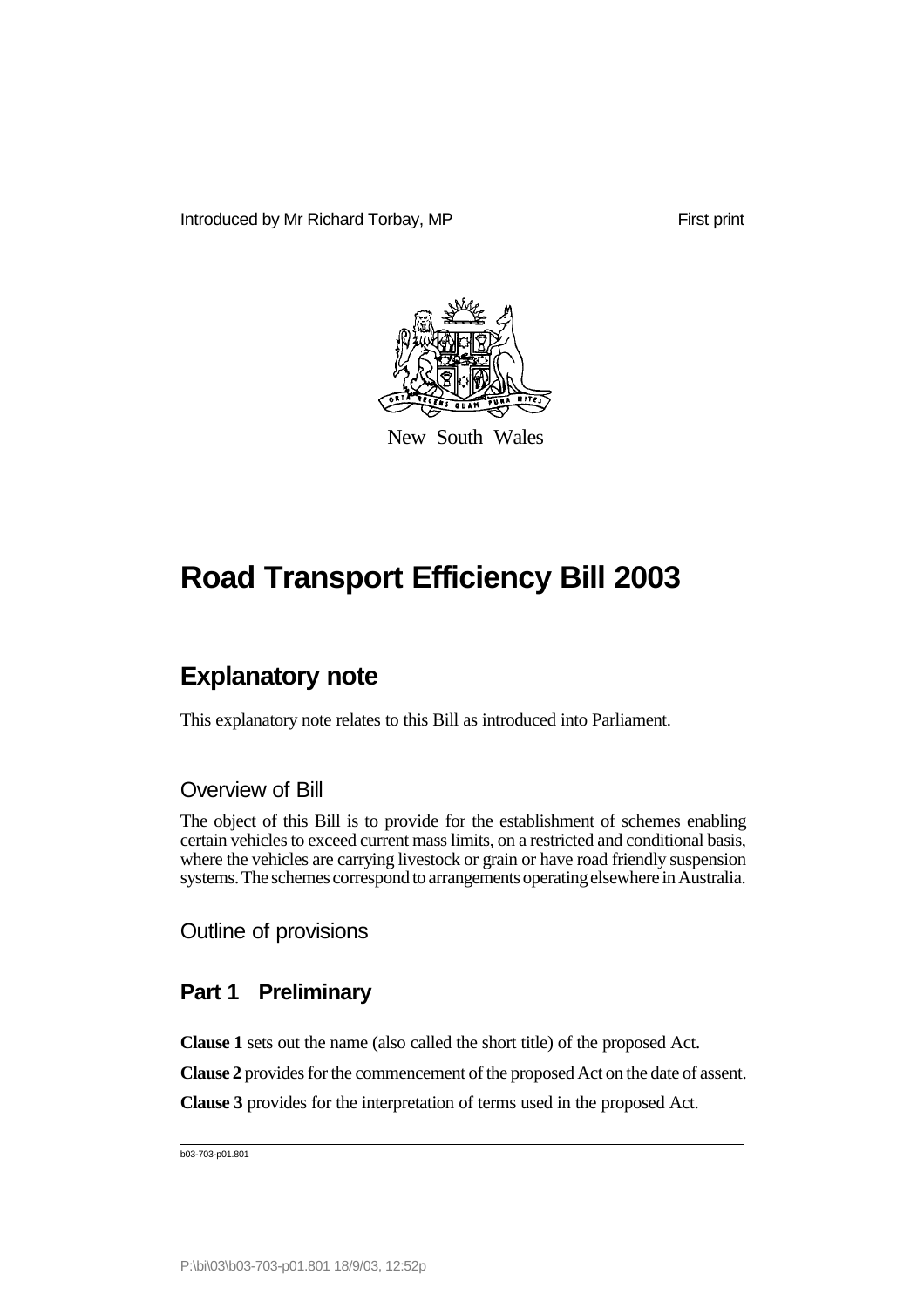Explanatory note

**Clause 4** states that notes in the proposed Act do not form part of the Act.

**Clause 5** provides that the proposed Act is taken to form part of the *Roads Act 1993*. The proposed Act relates to mass limits contained in the *Road Transport (Mass, Loading and Access) Regulation 1996* made under the *Roads Act 1993*, and this clause will enable appropriate legislative provisions to apply to the proposed Act as well as to that Regulation.

### **Part 2 Livestock loading**

This Part provides for the establishment of a scheme to authorise certain vehicles to be loaded with livestock to optimise densities and to minimise bruising to the animals, and to exempt scheme participants from liability for breaches of specific mass limits while they comply with limits and conditions under the scheme.

**Clause 6** states the purpose of the Part.

**Clause 7** provides for the establishment of the scheme by notice in the Gazette. The scheme will provide for the authorisation of vehicles to exceed specific mass limits so long as they comply with certain mass and dimension limits and with applicable conditions.

**Clause 8** provides for the manner in which an authorisation can be granted under the scheme.

**Clause 9** makes provision for accreditation of intending participants in the scheme.

**Clause 10** states that a participant in the scheme does not commit an offence for breaches of specific mass limits while complying with applicable limits and conditions under the scheme.

**Clause 11** provides for the amendment or revocation of the scheme or authorisations under the scheme.

### **Part 3 Grain harvest loading**

This Part provides for the establishment of a scheme to authorise certain vehicles to be loaded with grain to take into account the difficulty in field loading bulk commodities with varying moisture contents and densities, and to exempt scheme participants from liability for breaches of specific mass limits while they comply with limits and conditions under the scheme.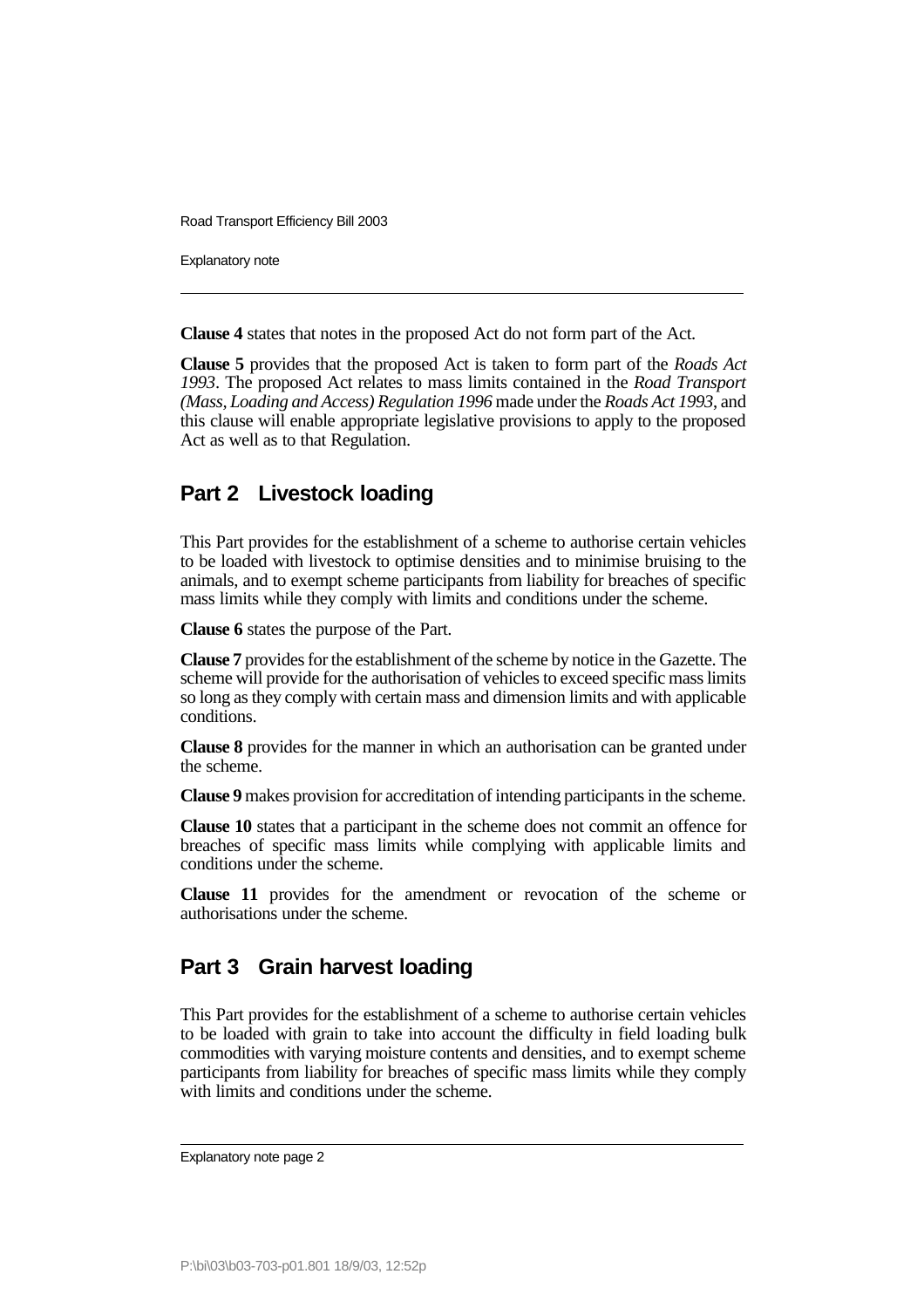Explanatory note

**Clause 12** states the purpose of the Part.

**Clause 13** provides for the establishment of the scheme by notice in the Gazette. The scheme will provide for the authorisation of vehicles to exceed specific mass limits so long as they comply with certain mass and dimension limits and with applicable conditions.

**Clause 14** provides for the manner in which an authorisation can be granted under the scheme.

**Clause 15**makes provision for accreditation of intending participants in the scheme and of persons to whom grain is to be delivered or by whom grain is to be received under the scheme.

**Clause 16** provides maximum mass limits that may be allowed by authorisations under the scheme.

**Clause 17** states that a participant in the scheme does not commit an offence for breaches of specific mass limits while complying with applicable limits and conditions under the scheme.

**Clause 18** provides for the amendment or revocation of the scheme or authorisations under the scheme.

### **Part 4 Vehicles with road friendly suspensions**

This Part provides for the establishment of a scheme to authorise certain vehicles with "road friendly suspensions" to operate with increased mass limits, and to exempt scheme participants from liability for breaches of specific mass limits while they comply with limits and conditions under the scheme.

The term "road friendly suspension" is used in other road transport legislation and refers to suspension systems that comply with specific standards that are generally adopted at a national level. The regulations under the proposed Act will identify these suspension systems by reference to requirements specified, described or referred to in the regulations.

**Clause 19** states the purpose of the Part.

**Clause 20** provides for the establishment of the scheme by notice in the Gazette. The scheme will provide for the authorisation of vehicles to exceed specific mass limits so long as they comply with certain mass and dimension limits and with applicable conditions.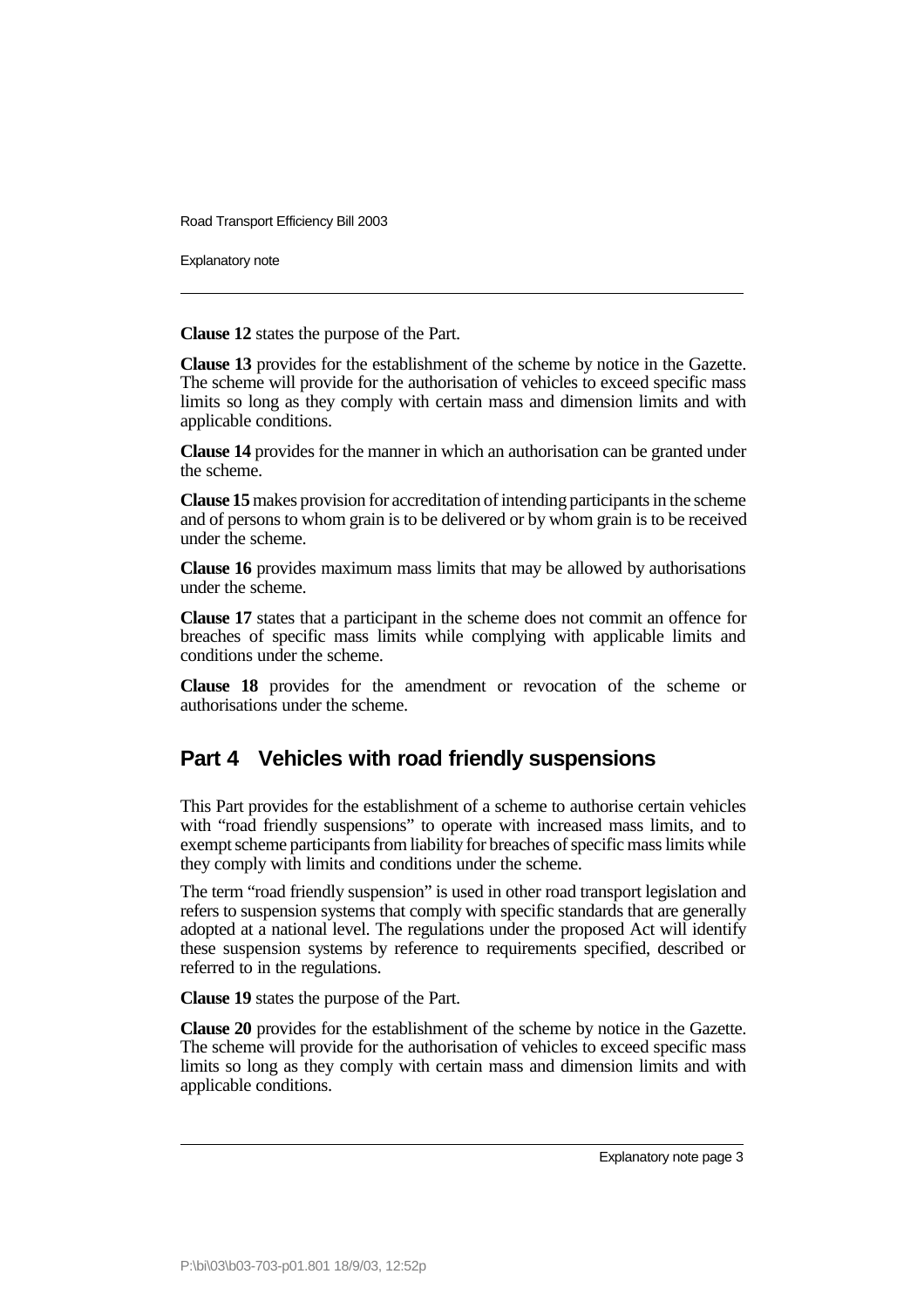Explanatory note

**Clause 21** provides for the manner in which an authorisation can be granted under the scheme.

**Clause 22** makes provision for accreditation of intending participants in the scheme.

**Clause 23** states that a participant in the scheme does not commit an offence for breaches of specific mass limits while complying with applicable limits and conditions under the scheme.

**Clause 24** provides for the amendment or revocation of the scheme or authorisations under the scheme.

### **Part 5 Miscellaneous**

**Clause 25** provides for recognition of authorisations given under arrangements operating under a law of the Commonwealth or another State or Territory.

**Clause 26** makes it clear that compliance with a scheme does not affect obligations to comply with other requirements relating to vehicles.

**Clause 27** makes it clear that it is not intended that the proposed Act would prevent the creation (under other legislation) of other arrangements to deal with matters that are covered by any of the schemes under the proposed Act.

**Clause 28** enables the Minister to delegate functions under the proposed Act.

**Clause 29** enables a permit under a scheme to be granted with conditions that are in addition to or in substitution for conditions specified in the notice establishing the scheme.

**Clause 30** provides for notices under the proposed Act to be in writing.

**Clause 31** authorises the making of regulations for the purposes of the proposed Act.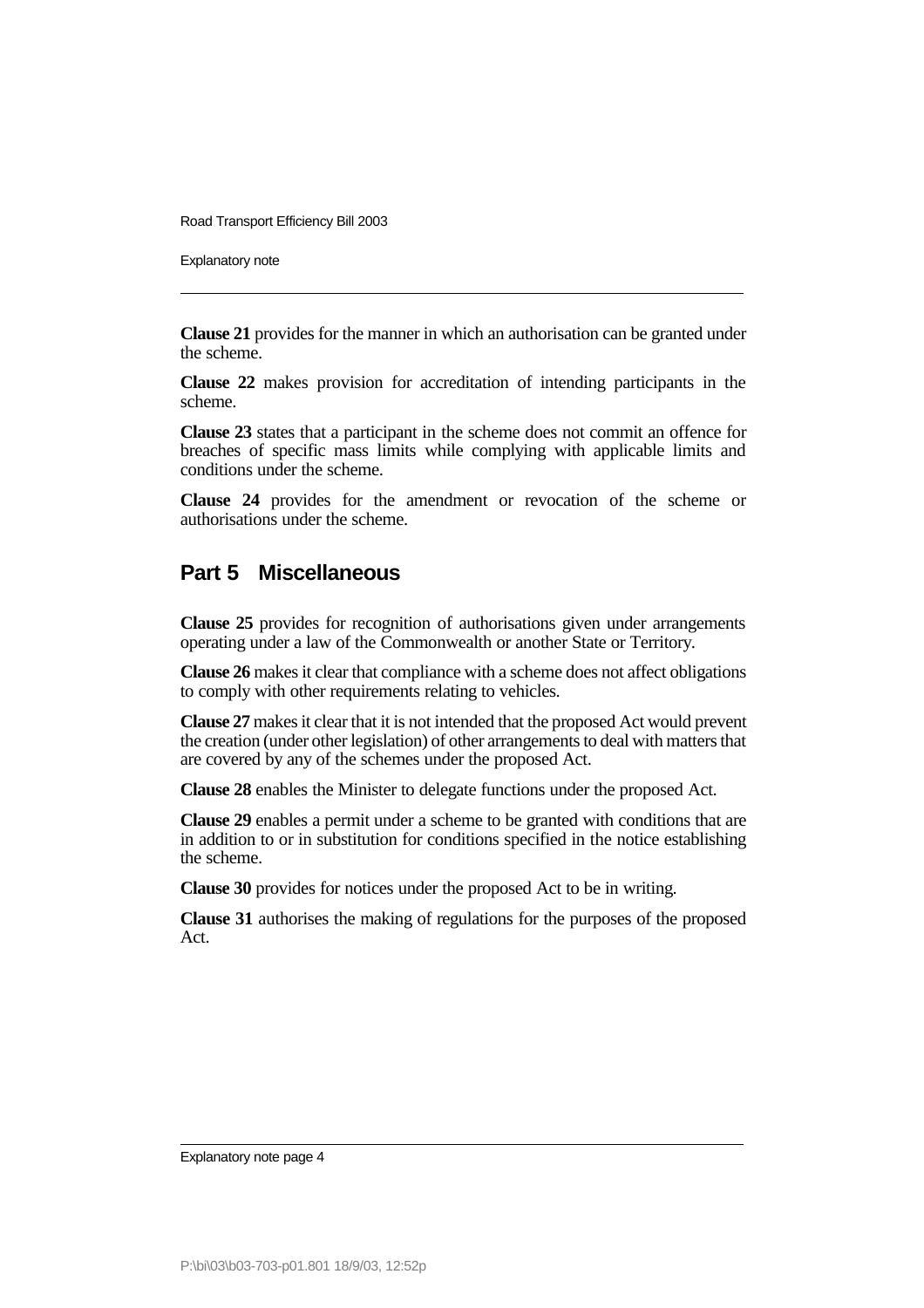Introduced by Mr Richard Torbay, MP

First print



New South Wales

# **Road Transport Efficiency Bill 2003**

## **Contents**

|        |                                                                                                                                                                                        | Page                                                         |
|--------|----------------------------------------------------------------------------------------------------------------------------------------------------------------------------------------|--------------------------------------------------------------|
| Part 1 | <b>Preliminary</b>                                                                                                                                                                     |                                                              |
|        | Name of Act<br>1<br>Commencement<br>Definitions<br>3<br><b>Notes</b><br>4<br>Operation of Act<br>5                                                                                     | 2<br>$\overline{2}$<br>$\overline{c}$<br>$\overline{2}$<br>3 |
| Part 2 | Livestock loading                                                                                                                                                                      |                                                              |
|        | Purpose<br>6<br>Establishment of scheme<br>Grant of authorisation<br>8<br>9 Accreditation<br>Effect of authorisation<br>10<br>Amendment or revocation of scheme or authorisation<br>11 | 4<br>4<br>4<br>5<br>5<br>5                                   |
| Part 3 | <b>Grain harvest loading</b>                                                                                                                                                           |                                                              |
|        | 12<br>Purpose<br>Establishment of scheme<br>13<br>Grant of authorisation<br>14                                                                                                         | 6<br>6<br>6                                                  |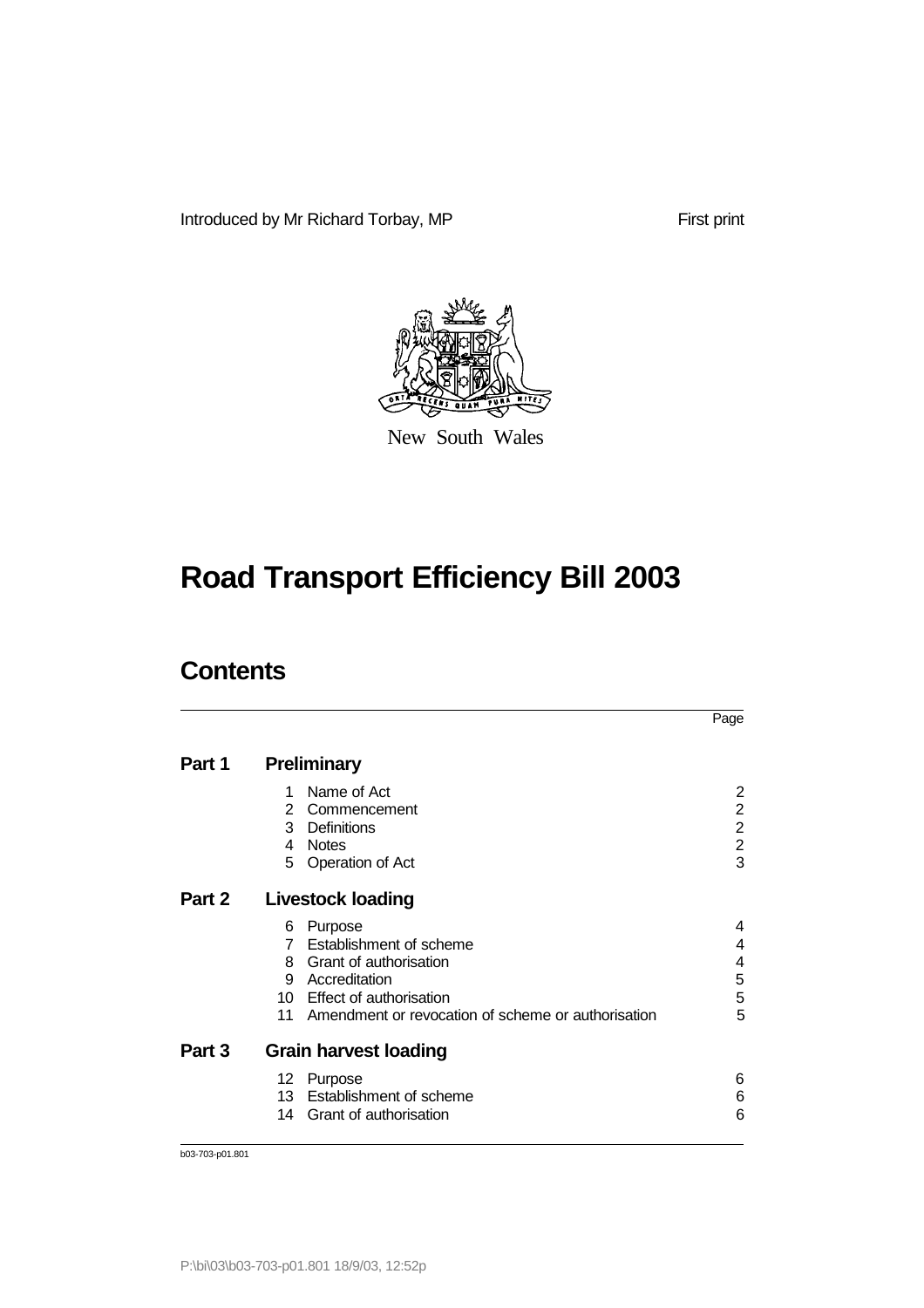**Contents** 

|        |                                        |                                                                                                                                                                                            | Page                                                 |
|--------|----------------------------------------|--------------------------------------------------------------------------------------------------------------------------------------------------------------------------------------------|------------------------------------------------------|
|        | 16                                     | 15 Accreditation<br>Maximum level by which mass limits may be exceeded<br>17 Effect of authorisation<br>18 Amendment or revocation of scheme or authorisation                              | 7<br>7<br>$\overline{7}$<br>7                        |
| Part 4 |                                        | Vehicles with road friendly suspensions                                                                                                                                                    |                                                      |
|        | 19<br>20<br>21                         | Purpose<br>Establishment of scheme<br>Grant of authorisation<br>22 Accreditation<br>23 Effect of authorisation<br>24 Amendment or revocation of scheme or authorisation                    | 9<br>9<br>10<br>10<br>10<br>10                       |
| Part 5 |                                        | <b>Miscellaneous</b>                                                                                                                                                                       |                                                      |
|        | 25<br>26<br>27<br>28<br>29<br>30<br>31 | Recognition of schemes of other jurisdictions<br>Contraventions of other laws<br>Other authorisations or exemptions not affected<br>Delegation<br>Permits<br><b>Notices</b><br>Regulations | 11<br>11<br>11<br>12<br>12.<br>12 <sup>2</sup><br>12 |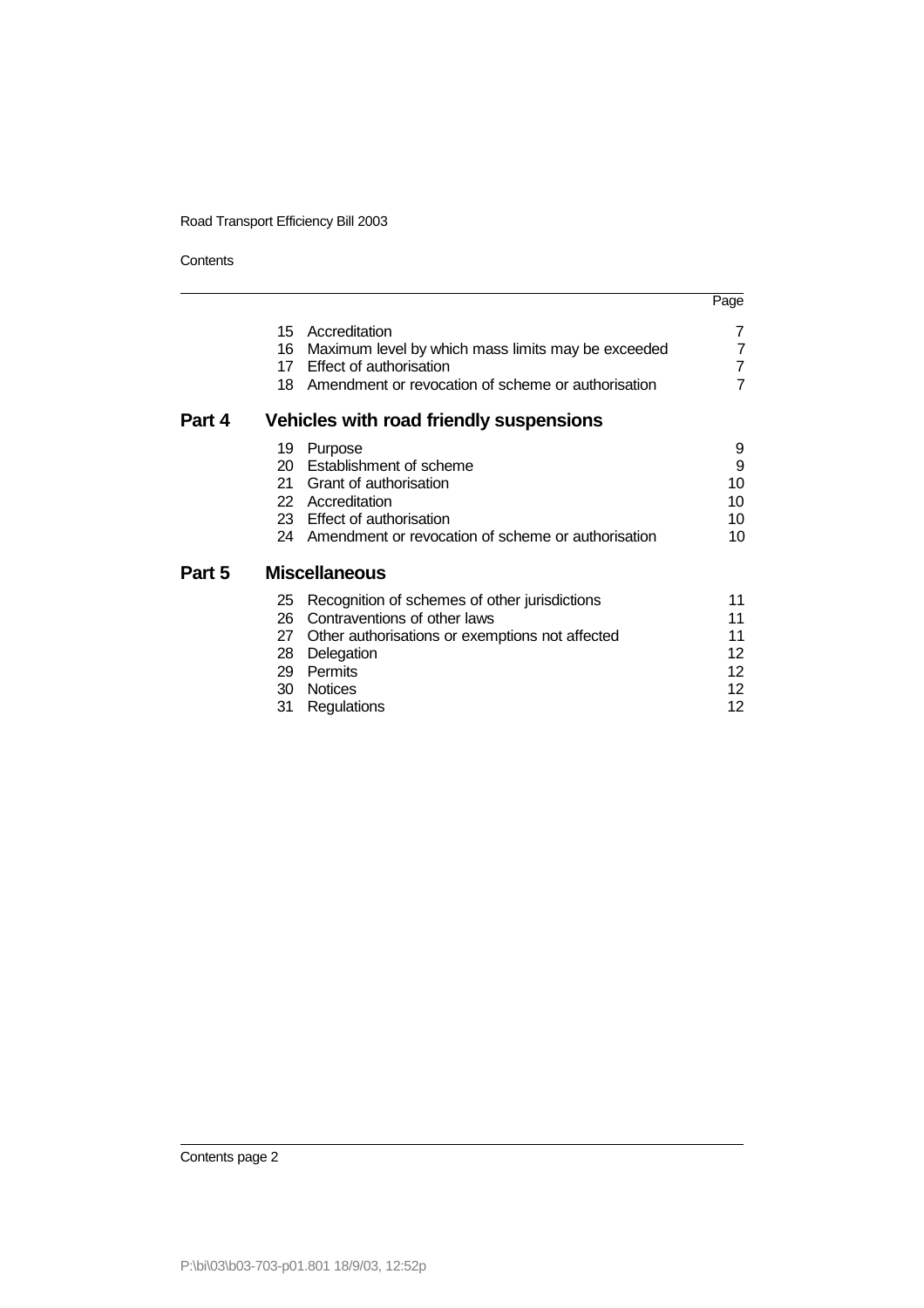

New South Wales

# **Road Transport Efficiency Bill 2003**

No , 2002

#### **A Bill for**

An Act to improve the efficiency of road transport in certain respects; and for other purposes.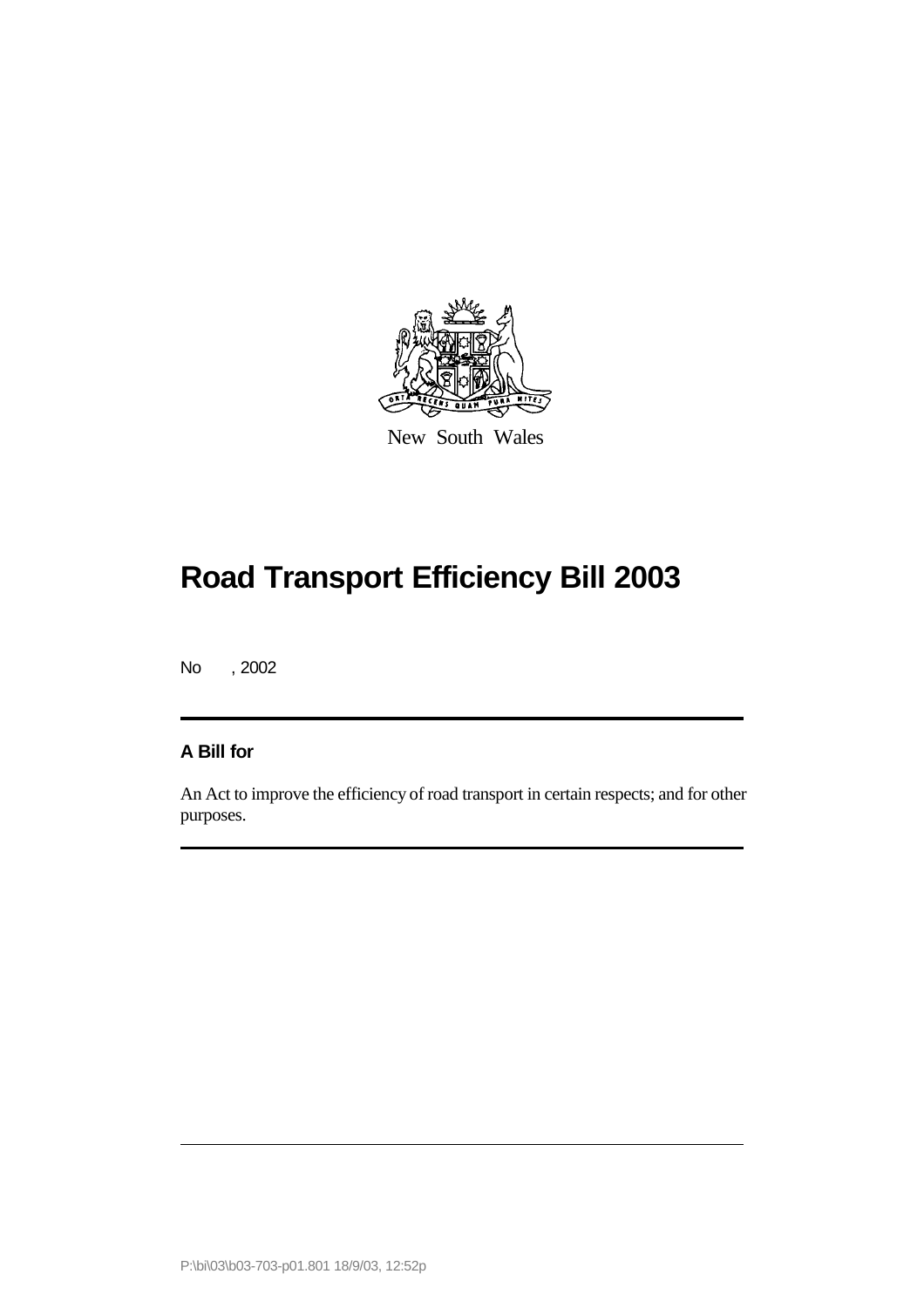| The Legislature of New South Wales enacts: |                                     |  |
|--------------------------------------------|-------------------------------------|--|
| Part 1                                     | Preliminary                         |  |
| Clause 1                                   | Road Transport Efficiency Bill 2003 |  |

# **Part 1 Preliminary** 2

| 1            |              | Name of Act        |                                                                                                                                                                                            | 3              |
|--------------|--------------|--------------------|--------------------------------------------------------------------------------------------------------------------------------------------------------------------------------------------|----------------|
|              |              |                    | This Act is the <i>Road Transport Efficiency Act 2003</i> .                                                                                                                                | $\overline{4}$ |
| $\mathbf{2}$ |              |                    | <b>Commencement</b>                                                                                                                                                                        | 5              |
|              |              |                    | This Act commences on the date of assent.                                                                                                                                                  | 6              |
| 3            |              | <b>Definitions</b> |                                                                                                                                                                                            | 7              |
|              | (1)          |                    | Terms used in this Act have the same meanings as in the <i>Road</i><br>Transport (Mass, Loading and Access) Regulation 1996, except in so<br>far as they are defined in subsection $(2)$ . | 8<br>9<br>10   |
|              |              |                    | (2) In this Act:                                                                                                                                                                           | 11             |
|              |              |                    | <b>Authority</b> means:                                                                                                                                                                    | 12             |
|              |              | (a)                | the Minister, or                                                                                                                                                                           | 13             |
|              |              | (b)                | a person to whom the powers of the Minister are delegated for<br>the purposes of the provision in which the term is used.                                                                  | 14<br>15       |
|              |              |                    | <i>grain</i> means kinds of grain specified in the regulations.                                                                                                                            | 16             |
|              |              |                    | <i>livestock</i> means cattle, sheep or pigs, or any other animals prescribed<br>by the regulations.                                                                                       | 17<br>18       |
|              |              |                    | regulation mass limits (however expressed) means mass limits<br>imposed by or under the Road Transport (Mass, Loading and Access)<br>Regulation 1996.                                      | 19<br>20<br>21 |
|              |              |                    | <b>road friendly suspension</b> means a system of suspension for vehicles<br>or combinations that complies with the requirements specified in the<br>regulations.                          | 22<br>23<br>24 |
|              |              |                    | specified, in relation to an authorisation or regulation under this Act,<br>means specified, described or referred to in the authorisation or<br>regulation.                               | 25<br>26<br>27 |
| 4            | <b>Notes</b> |                    |                                                                                                                                                                                            | 28             |
|              |              |                    | Notes included in this Act do not form part of this Act.                                                                                                                                   | 29             |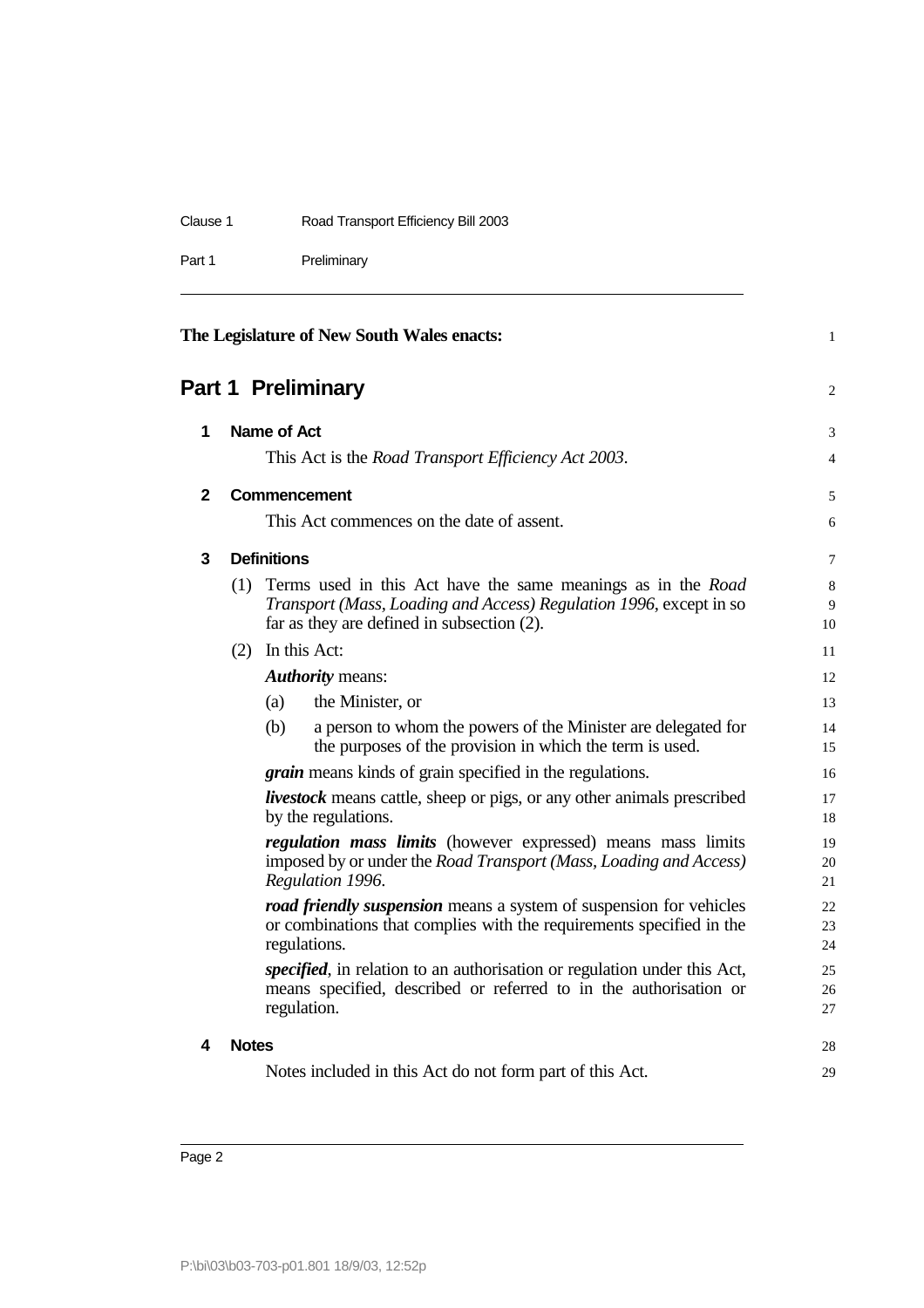| Road Transport Efficiency Bill 2003 | Clause 5 |
|-------------------------------------|----------|
| Preliminary                         | Part 1   |

| 5. | <b>Operation of Act</b> |                                                                                                                                    |                      |  |
|----|-------------------------|------------------------------------------------------------------------------------------------------------------------------------|----------------------|--|
|    | (1)                     | This Act is to be construed with, and as if it formed part of, the <i>Roads</i><br>Act 1993.                                       | $\overline{2}$<br>-3 |  |
|    |                         | In the event of an inconsistency between this Act and the Roads Act<br>1993, this Act prevails to the extent of the inconsistency. | $\overline{4}$       |  |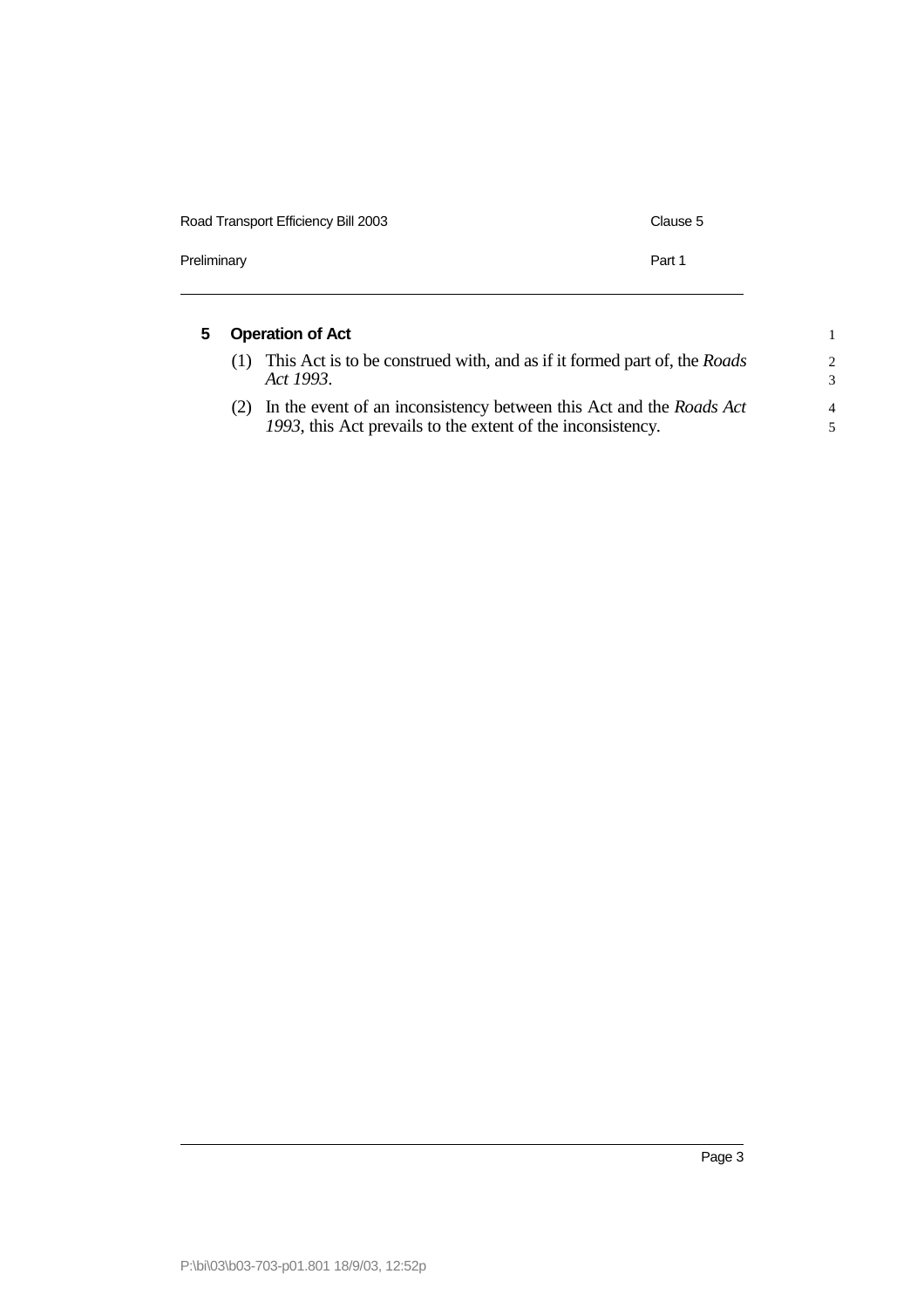Part 2 Livestock loading

## **Part 2 Livestock loading 1**

| 6 |     | <b>Purpose</b> |                                                                                                                                                                                                                                                                                   | $\overline{c}$                                       |
|---|-----|----------------|-----------------------------------------------------------------------------------------------------------------------------------------------------------------------------------------------------------------------------------------------------------------------------------|------------------------------------------------------|
|   |     |                | The purpose of this Part is:                                                                                                                                                                                                                                                      | 3                                                    |
|   |     | (a)            | to provide for the establishment of a scheme to authorise certain<br>vehicles and combinations to be loaded to optimum densities<br>for efficient movement of livestock and to minimise bruising to<br>the animals, and                                                           | $\overline{\mathcal{L}}$<br>5<br>6<br>$\overline{7}$ |
|   |     | (b)            | to empower the imposition of conditions, including conditions<br>to protect road infrastructure, in connection with the grant of<br>any such authorisation.                                                                                                                       | 8<br>9<br>10                                         |
| 7 |     |                | <b>Establishment of scheme</b>                                                                                                                                                                                                                                                    | 11                                                   |
|   | (1) |                | The Authority may, by notice published in the Gazette, establish a<br>scheme to authorise vehicles or combinations that carry livestock and<br>that exceed specified regulation mass limits to travel on roads if they<br>comply with:                                            | 12<br>13<br>14<br>15                                 |
|   |     | (a)            | mass and dimension limits, and                                                                                                                                                                                                                                                    | 16                                                   |
|   |     | (b)            | conditions (including conditions relating to the protection of<br>road infrastructure),                                                                                                                                                                                           | 17<br>18                                             |
|   |     |                | specified in the notice or in an authorisation under the scheme.                                                                                                                                                                                                                  | 19                                                   |
|   | (2) |                | Without limiting the conditions that may be included, the conditions<br>may specify the areas in which or the roads on which a vehicle or<br>combination may only be driven under an authorisation.                                                                               | 20<br>21<br>22                                       |
|   | (3) |                | The scheme may specify provisions of the <i>Road Transport (Mass,</i><br>Loading and Access) Regulation 1996 from which the operator or<br>driver of a vehicle or combination covered by an authorisation is<br>exempt while complying with the applicable limits and conditions. | 23<br>24<br>25<br>26                                 |
| 8 |     |                | <b>Grant of authorisation</b>                                                                                                                                                                                                                                                     | 27                                                   |
|   |     |                | The scheme under this Part may provide that an authorisation may be<br>granted under the scheme by:                                                                                                                                                                               | 28<br>29                                             |
|   |     | (a)            | the notice by which the scheme is established, or                                                                                                                                                                                                                                 | 30                                                   |
|   |     | (b)            | a later notice of authorisation published in the Gazette, or                                                                                                                                                                                                                      | 31                                                   |
|   |     | (c)            | a permit granted to the operator of a particular vehicle or<br>combination.                                                                                                                                                                                                       | 32<br>33                                             |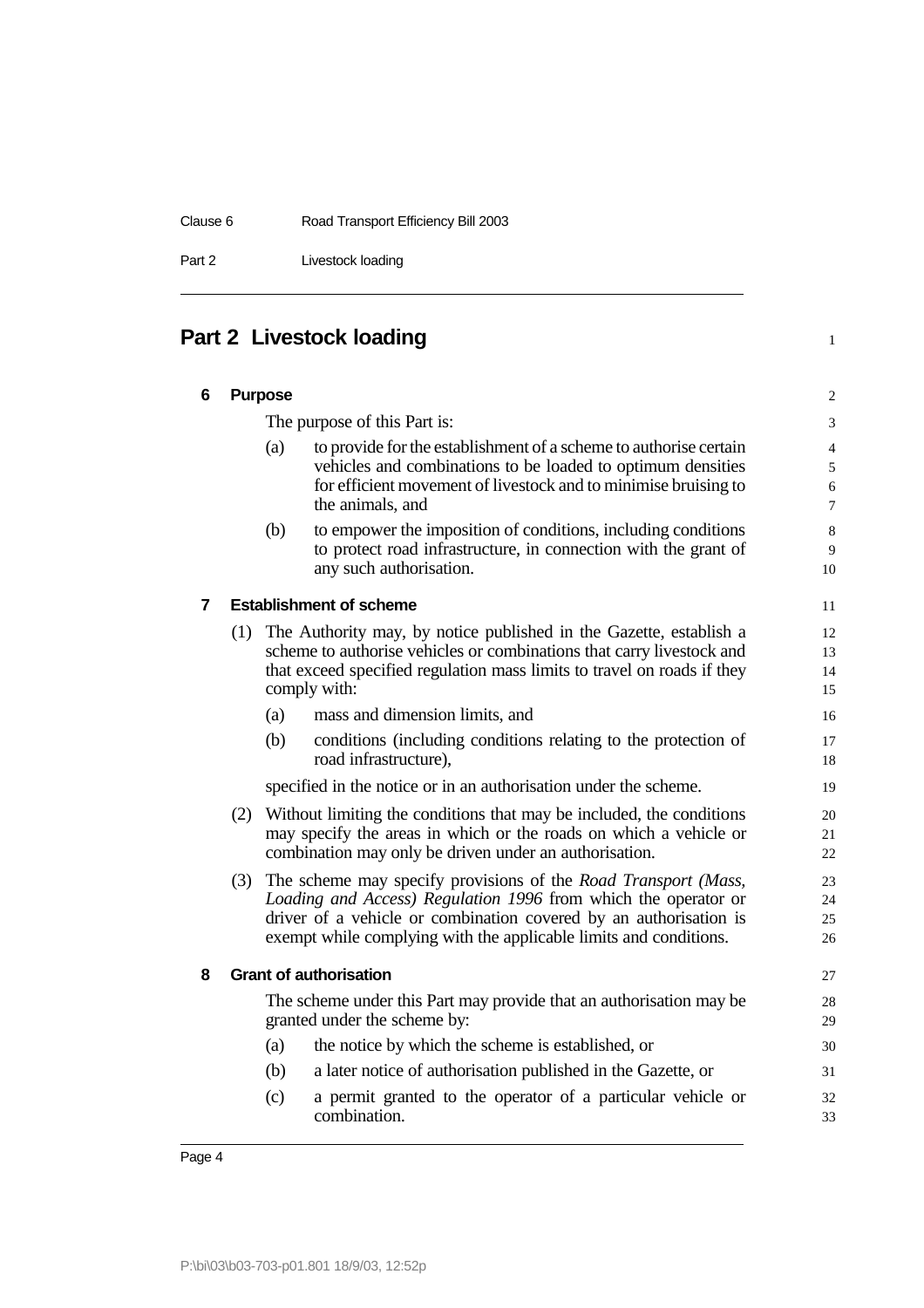| Road Transport Efficiency Bill 2003 | Clause 9 |
|-------------------------------------|----------|
| Livestock loading                   | Part 2   |

| 9  |     | <b>Accreditation</b> |                                                                                                                                                                                                                                                            | $\mathbf{1}$                               |
|----|-----|----------------------|------------------------------------------------------------------------------------------------------------------------------------------------------------------------------------------------------------------------------------------------------------|--------------------------------------------|
|    |     |                      | An authorisation under this Part must not be granted in relation to<br>vehicles or combinations whose owners, operators or drivers do not<br>satisfy the applicable accreditation requirements (if any) specified in<br>the regulations.                   | $\overline{c}$<br>3<br>$\overline{4}$<br>5 |
| 10 |     |                      | <b>Effect of authorisation</b>                                                                                                                                                                                                                             | 6                                          |
|    |     |                      | A person does not commit an offence in respect of a vehicle or<br>combination that exceeds a regulation mass limit referred to in<br>section 7 if:                                                                                                         | $\overline{7}$<br>8<br>9                   |
|    |     | (a)                  | an authorisation under this Part is in force in relation to the<br>vehicle or combination, and                                                                                                                                                             | 10<br>11                                   |
|    |     | (b)                  | the limits and conditions applicable under the scheme are not<br>contravened.                                                                                                                                                                              | 12<br>13                                   |
| 11 |     |                      | Amendment or revocation of scheme or authorisation                                                                                                                                                                                                         | 14                                         |
|    |     |                      | (1) The Authority may amend or revoke a scheme established under this<br>Part by a later notice published in the Gazette.                                                                                                                                  | 15<br>16                                   |
|    | (2) |                      | The Authority may amend or revoke a notice of authorisation by a later<br>notice published in the Gazette.                                                                                                                                                 | 17<br>18                                   |
|    | (3) |                      | The Authority may amend or revoke a permit of authorisation by a<br>notice that is served on or sent to the operator of the vehicle or<br>combination concerned or is published in the Gazette.                                                            | 19<br>20<br>21                             |
|    |     |                      | (4) The Authority may remove a vehicle or combination from coverage<br>under a scheme or notice of authorisation by a later notice that is<br>served on or sent to the operator of the vehicle or combination<br>concerned or is published in the Gazette. | 22<br>23<br>24<br>25                       |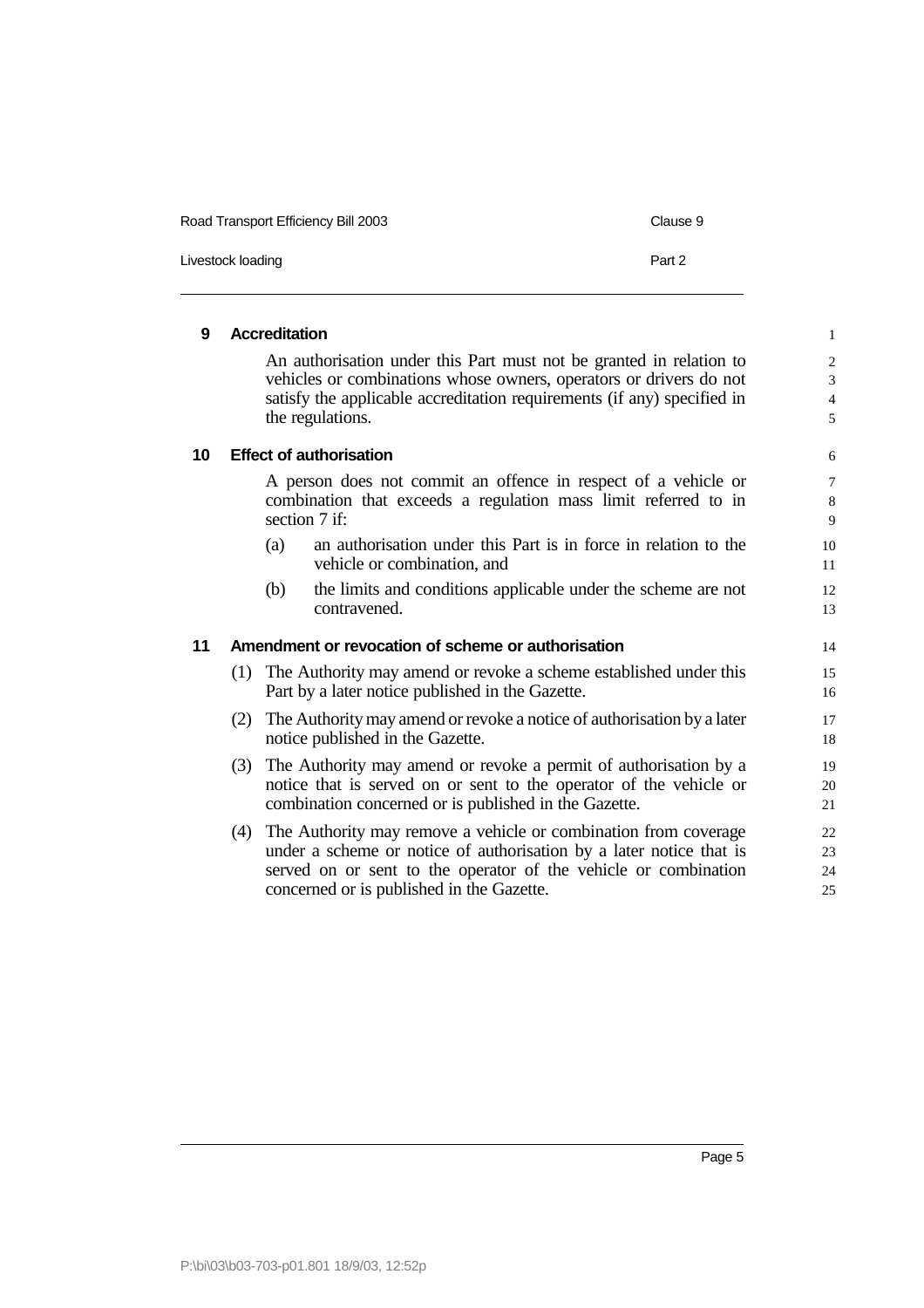Part 3 Grain harvest loading

## **Part 3 Grain harvest loading** <sup>1</sup>

| 12 |     | <b>Purpose</b> |                                                                                                                                                                                                                                                                                   | $\sqrt{2}$                         |
|----|-----|----------------|-----------------------------------------------------------------------------------------------------------------------------------------------------------------------------------------------------------------------------------------------------------------------------------|------------------------------------|
|    |     |                | The purpose of this Part is:                                                                                                                                                                                                                                                      | 3                                  |
|    |     | (a)            | to provide for the establishment of a scheme to authorise certain<br>vehicles and combinations to be loaded with grain to take into<br>account the difficulty in field loading bulk commodities with<br>varying moisture contents and densities, and                              | 4<br>$\sqrt{5}$<br>$\sqrt{6}$<br>7 |
|    |     | (b)            | to empower the imposition of conditions, including conditions<br>to protect road infrastructure, in connection with the grant of<br>any such authorisation.                                                                                                                       | $\,8\,$<br>$\overline{9}$<br>10    |
| 13 |     |                | <b>Establishment of scheme</b>                                                                                                                                                                                                                                                    | 11                                 |
|    | (1) |                | The Authority may, by notice published in the Gazette, establish a<br>scheme to authorise vehicles or combinations that carry grain and that<br>exceed specified regulation mass limits to travel on roads if they<br>comply with:                                                | 12<br>13<br>14<br>15               |
|    |     | (a)            | mass and dimension limits, and                                                                                                                                                                                                                                                    | 16                                 |
|    |     | (b)            | conditions (including conditions relating to the protection of<br>road infrastructure),                                                                                                                                                                                           | 17<br>18                           |
|    |     |                | specified in the notice or in an authorisation under the scheme.                                                                                                                                                                                                                  | 19                                 |
|    | (2) |                | Without limiting the conditions that may be included, the conditions<br>may specify the areas in which or the roads on which a vehicle or<br>combination may only be driven under an authorisation.                                                                               | 20<br>21<br>22                     |
|    | (3) |                | The scheme may specify provisions of the <i>Road Transport (Mass,</i><br>Loading and Access) Regulation 1996 from which the operator or<br>driver of a vehicle or combination covered by an authorisation is<br>exempt while complying with the applicable limits and conditions. | 23<br>24<br>25<br>26               |
| 14 |     |                | <b>Grant of authorisation</b>                                                                                                                                                                                                                                                     | 27                                 |
|    |     |                | The scheme under this Part may provide that an authorisation may be<br>granted under the scheme by:                                                                                                                                                                               | 28<br>29                           |
|    |     | (a)            | the notice by which the scheme is established, or                                                                                                                                                                                                                                 | 30                                 |
|    |     | (b)            | a later notice of authorisation published in the Gazette, or                                                                                                                                                                                                                      | 31                                 |
|    |     | (c)            | a permit granted to the operator of a particular vehicle or<br>combination.                                                                                                                                                                                                       | 32<br>33                           |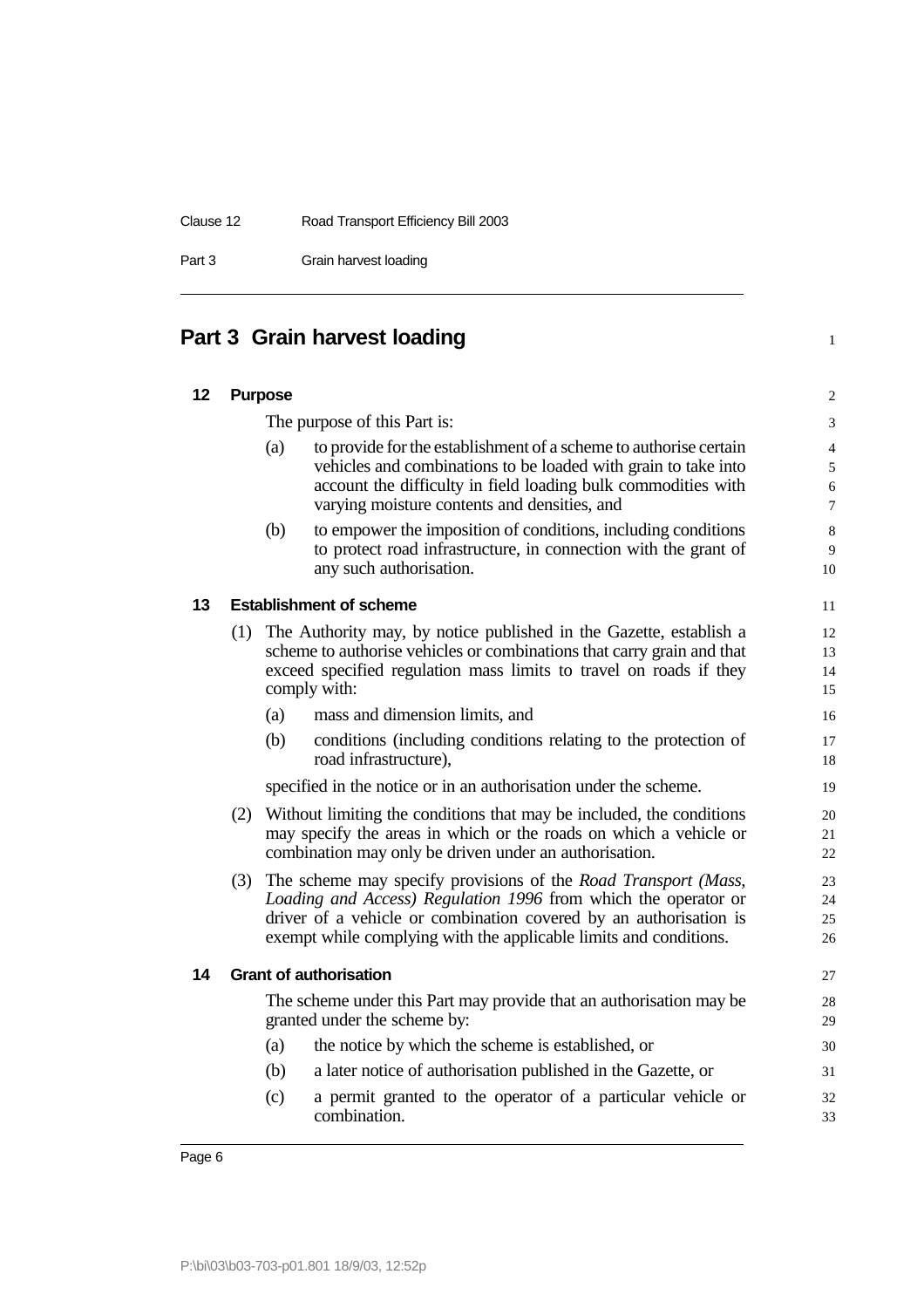| Road Transport Efficiency Bill 2003<br>Clause 15 |        |  |  |  |
|--------------------------------------------------|--------|--|--|--|
| Grain harvest loading                            | Part 3 |  |  |  |

| 15 |     | <b>Accreditation</b>                                                                                                                                                                                                                                     | $\,1$                                      |
|----|-----|----------------------------------------------------------------------------------------------------------------------------------------------------------------------------------------------------------------------------------------------------------|--------------------------------------------|
|    | (1) | An authorisation under this Part must not be granted in relation to<br>vehicles or combinations whose owners, operators or drivers do not<br>satisfy the applicable accreditation requirements (if any) specified in<br>the regulations.                 | $\overline{c}$<br>3<br>$\overline{4}$<br>5 |
|    | (2) | An authorisation under this Part must not be granted so as to authorise<br>delivery of grain to or receipt of grain by a person or facility that does<br>not satisfy the applicable accreditation requirements (if any) specified<br>in the regulations. | 6<br>$\overline{7}$<br>8<br>9              |
| 16 |     | Maximum level by which mass limits may be exceeded                                                                                                                                                                                                       | 10                                         |
|    | (1) | An authorisation under this Part may allow vehicles or combinations<br>covered by the authorisation to operate up to but not exceeding:                                                                                                                  | 11<br>12                                   |
|    |     | 7.5% over regulation gross mass limits, and<br>(a)                                                                                                                                                                                                       | 13                                         |
|    |     | (b)<br>10% over regulation axle mass limits or axle group mass limits.                                                                                                                                                                                   | 14                                         |
|    | (2) | An authorisation under this Part cannot allow vehicles or combinations<br>covered by the authorisation to operate over the manufacturers' gross<br>mass ratings.                                                                                         | 15<br>16<br>17                             |
| 17 |     | <b>Effect of authorisation</b>                                                                                                                                                                                                                           | 18                                         |
|    |     | A person does not commit an offence in respect of a vehicle or<br>combination that exceeds a regulation mass limit referred to in<br>section 13 if:                                                                                                      | 19<br>20<br>21                             |
|    |     | an authorisation under this Part is in force in relation to the<br>(a)<br>vehicle or combination, and                                                                                                                                                    | 22<br>23                                   |
|    |     | (b)<br>the limits and conditions applicable under the scheme are not<br>contravened.                                                                                                                                                                     | 24<br>25                                   |
| 18 |     | Amendment or revocation of scheme or authorisation                                                                                                                                                                                                       | 26                                         |
|    | (1) | The Authority may amend or revoke a scheme established under this<br>Part by a later notice published in the Gazette.                                                                                                                                    | 27<br>28                                   |
|    | (2) | The Authority may amend or revoke a notice of authorisation by a later<br>notice published in the Gazette.                                                                                                                                               | 29<br>30                                   |
|    | (3) | The Authority may amend or revoke a permit of authorisation by a<br>notice that is served on or sent to the operator of the vehicle or                                                                                                                   | 31<br>32                                   |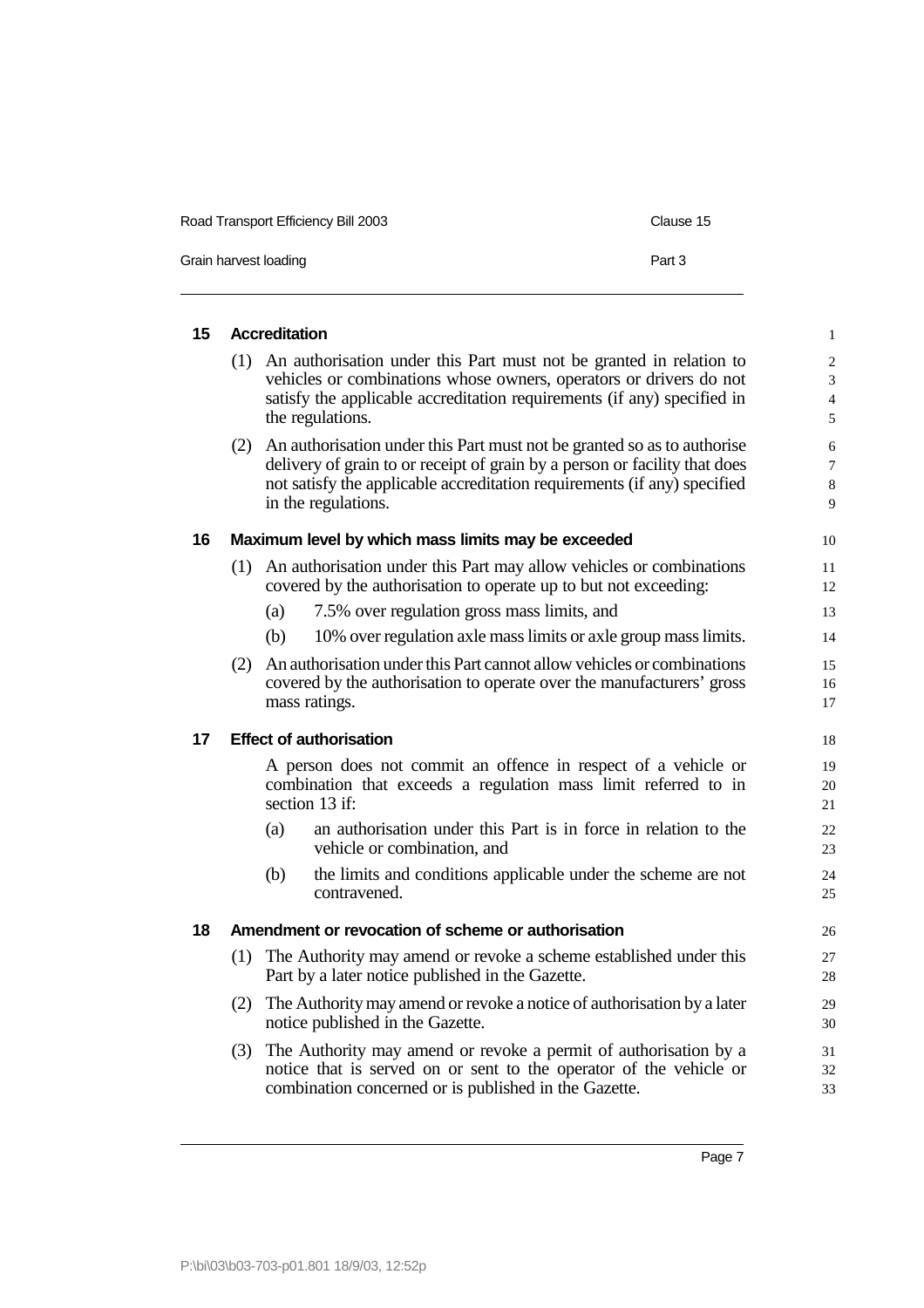Clause 18 Road Transport Efficiency Bill 2003

Part 3 Grain harvest loading

(4) The Authority may remove a vehicle or combination from coverage 1 under a scheme or notice of authorisation by a later notice that is 2 served on or sent to the operator of the vehicle or combination 3 concerned or is published in the Gazette. 4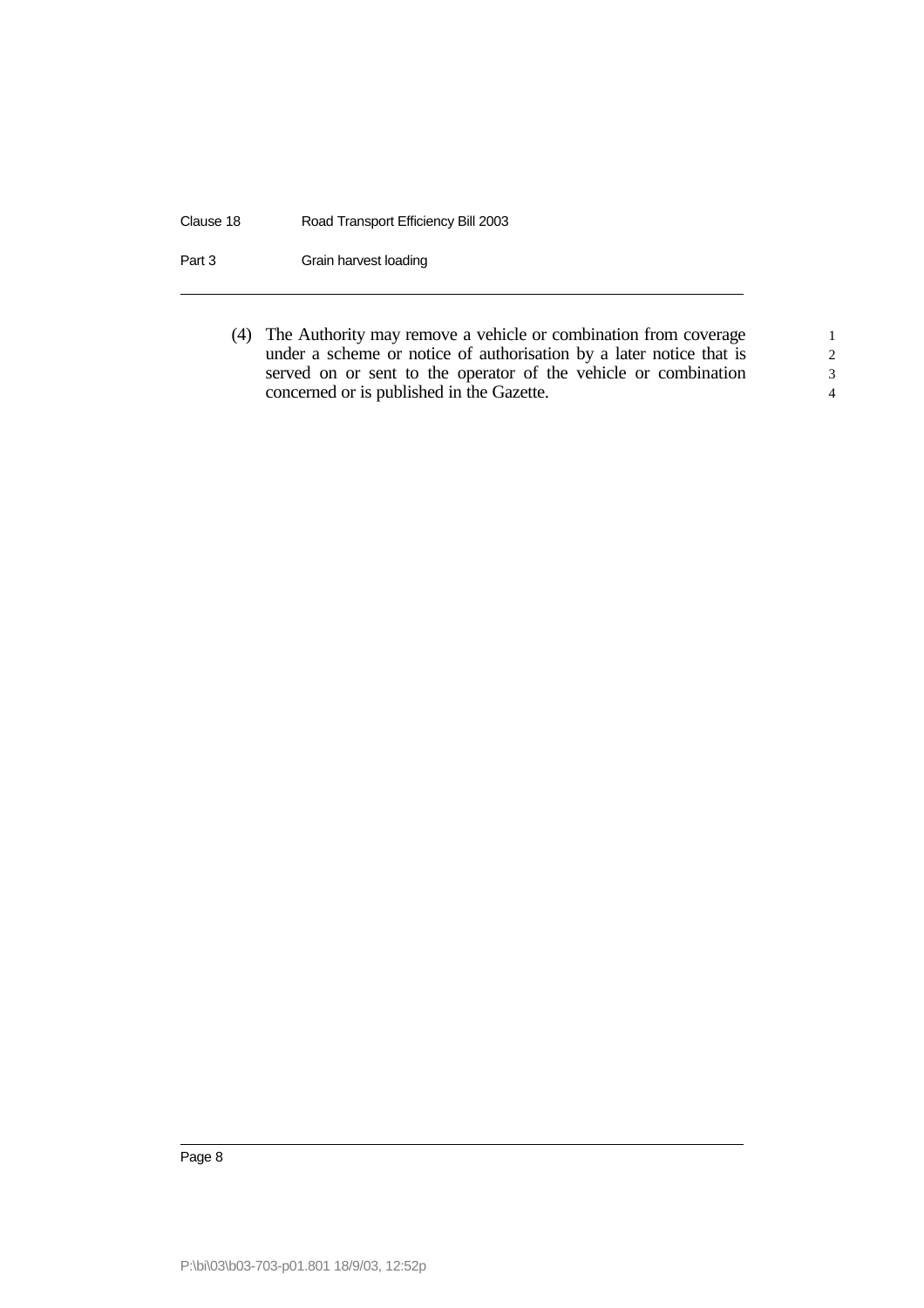| Road Transport Efficiency Bill 2003     | Clause 19 |
|-----------------------------------------|-----------|
| Vehicles with road friendly suspensions | Part 4    |

## **Part 4 Vehicles with road friendly suspensions** <sup>1</sup>

| 19 |     | <b>Purpose</b>                                                                                                                                                                                                                                        |                                                                                                                                                                                                                                                                                   | $\overline{\mathbf{c}}$  |
|----|-----|-------------------------------------------------------------------------------------------------------------------------------------------------------------------------------------------------------------------------------------------------------|-----------------------------------------------------------------------------------------------------------------------------------------------------------------------------------------------------------------------------------------------------------------------------------|--------------------------|
|    | (1) | The purpose of this Part is:                                                                                                                                                                                                                          |                                                                                                                                                                                                                                                                                   | 3                        |
|    |     | (a)                                                                                                                                                                                                                                                   | to provide for the establishment of a scheme to authorise certain<br>vehicles and combinations with road friendly suspensions to<br>have increased mass limits, and                                                                                                               | $\overline{4}$<br>5<br>6 |
|    |     | (b)                                                                                                                                                                                                                                                   | to empower the imposition of conditions, including conditions<br>to protect road infrastructure, in connection with the grant of<br>any such authorisation.                                                                                                                       | 7<br>8<br>9              |
|    | (2) |                                                                                                                                                                                                                                                       | The purpose of the scheme is:                                                                                                                                                                                                                                                     | 10                       |
|    |     | (a)                                                                                                                                                                                                                                                   | to enhance community welfare, and                                                                                                                                                                                                                                                 | 11                       |
|    |     | (b)                                                                                                                                                                                                                                                   | to increase the productivity of the road transport industry, and                                                                                                                                                                                                                  | 12                       |
|    |     | (c)                                                                                                                                                                                                                                                   | to improve road safety, and                                                                                                                                                                                                                                                       | 13                       |
|    |     | (d)                                                                                                                                                                                                                                                   | to facilitate trade and economic benefit, and                                                                                                                                                                                                                                     | 14                       |
|    |     | (e)                                                                                                                                                                                                                                                   | to advance the public interest.                                                                                                                                                                                                                                                   | 15                       |
| 20 |     |                                                                                                                                                                                                                                                       | <b>Establishment of scheme</b>                                                                                                                                                                                                                                                    | 16                       |
|    | (1) | The Authority may, by notice published in the Gazette, establish a<br>scheme to authorise vehicles or combinations that have road friendly<br>suspensions and that exceed specified regulation mass limits to travel<br>on roads if they comply with: |                                                                                                                                                                                                                                                                                   | 17<br>18<br>19<br>20     |
|    |     | (a)                                                                                                                                                                                                                                                   | mass and dimension limits, and                                                                                                                                                                                                                                                    | 21                       |
|    |     | (b)                                                                                                                                                                                                                                                   | conditions (including conditions relating to the protection of<br>road infrastructure),                                                                                                                                                                                           | 22<br>23                 |
|    |     |                                                                                                                                                                                                                                                       | specified in the notice or in an authorisation under the scheme.                                                                                                                                                                                                                  | 24                       |
|    |     | (2) Without limiting the conditions that may be included, the conditions<br>may specify the areas in which or the roads on which a vehicle or<br>combination may only be driven under an authorisation.                                               |                                                                                                                                                                                                                                                                                   | 25<br>26<br>27           |
|    | (3) |                                                                                                                                                                                                                                                       | The scheme may specify provisions of the <i>Road Transport (Mass,</i><br>Loading and Access) Regulation 1996 from which the operator or<br>driver of a vehicle or combination covered by an authorisation is<br>exempt while complying with the applicable limits and conditions. | 28<br>29<br>30<br>31     |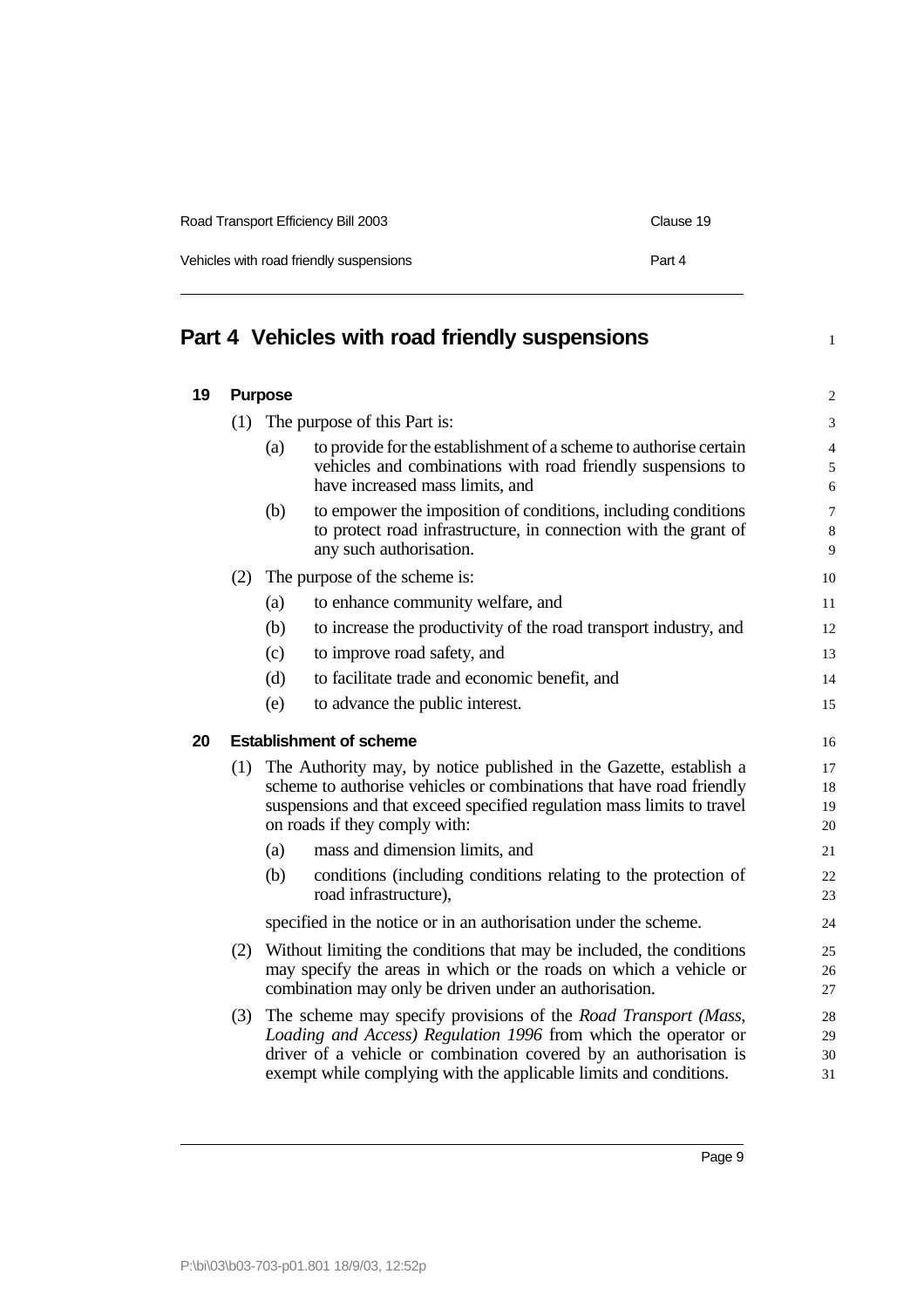| Clause 21 | Road Transport Efficiency Bill 2003     |
|-----------|-----------------------------------------|
| Part 4    | Vehicles with road friendly suspensions |

# **21 Grant of authorisation** 1

The scheme under this Part may provide that an authorisation may be 2 granted under the scheme by: 3

- (a) the notice by which the scheme is established, or 4
- (b) a later notice of authorisation published in the Gazette, or 5
- (c) a permit granted to the operator of a particular vehicle or 6 combination.  $\frac{7}{2}$

#### **22 Accreditation** 8

An authorisation under this Part must not be granted in relation to 9 vehicles or combinations whose owners, operators or drivers do not 10 satisfy the applicable accreditation requirements (if any) specified in 11 the regulations. 12

#### **23 Effect of authorisation** 13

A person does not commit an offence in respect of a vehicle or 14 combination that exceeds a regulation mass limit referred to in 15 section 20 if:  $\frac{16}{5}$ 

- (a) an authorisation under this Part is in force in relation to the 17 vehicle or combination, and 18
- (b) the limits and conditions applicable under the scheme are not 19 contravened. 20

#### **24 Amendment or revocation of scheme or authorisation** 21

- (1) The Authority may amend or revoke a scheme established under this 22 Part by a later notice published in the Gazette. 23
- (2) The Authority may amend or revoke a notice of authorisation by a later 24 notice published in the Gazette. 25
- (3) The Authority may amend or revoke a permit of authorisation by a 26 notice that is served on or sent to the operator of the vehicle or 27 combination concerned or is published in the Gazette. 28
- (4) The Authority may remove a vehicle or combination from coverage 29 under a scheme or notice of authorisation by a later notice that is  $30$ served on or sent to the operator of the vehicle or combination 31 concerned or is published in the Gazette. 32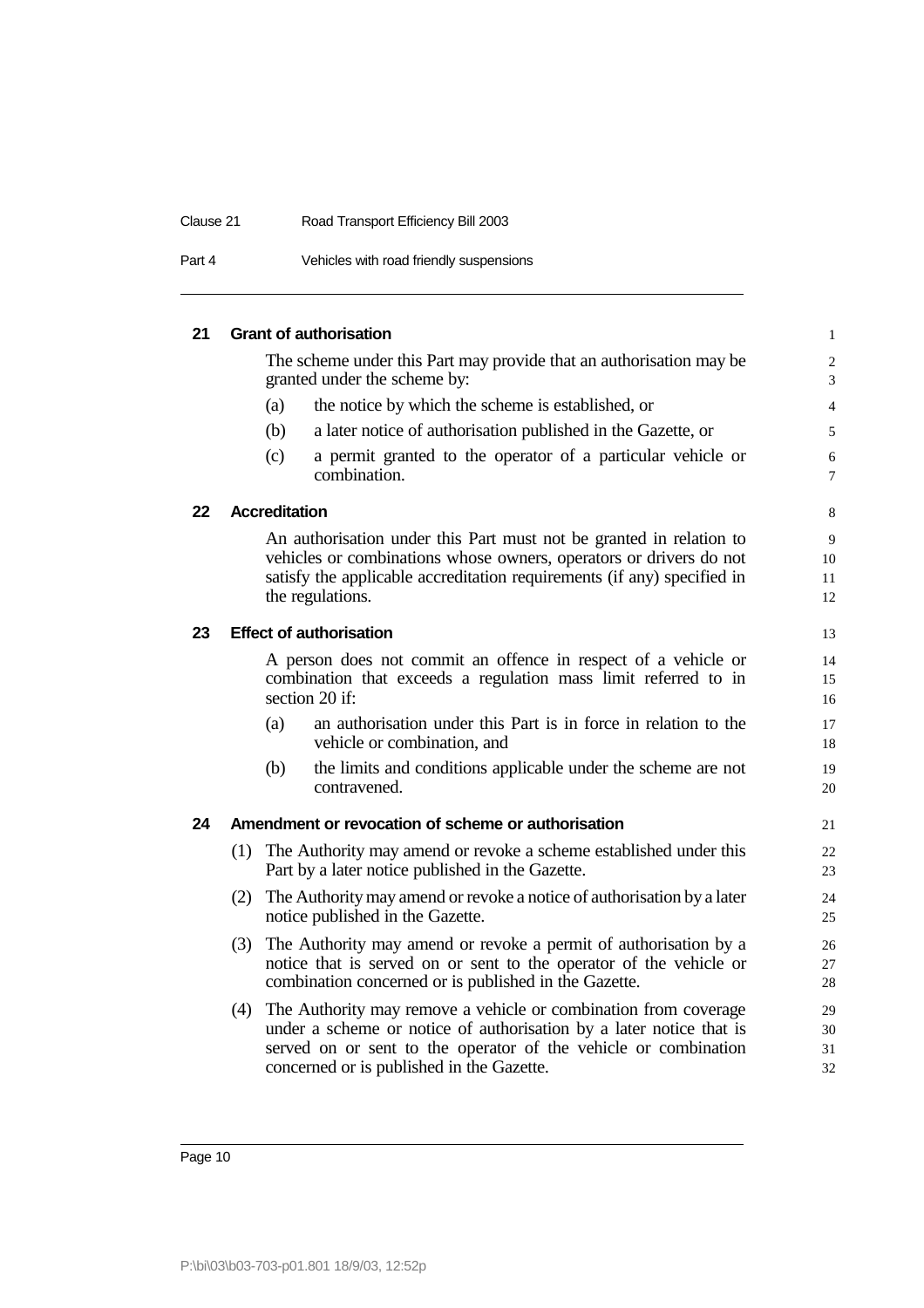| Road Transport Efficiency Bill 2003 | Clause 25 |
|-------------------------------------|-----------|
| <b>Miscellaneous</b>                | Part 5    |

## **Part 5 Miscellaneous** 1

| 25 |     |                                                                                                                                                                     | Recognition of schemes of other jurisdictions                            | $\overline{\mathbf{c}}$ |  |
|----|-----|---------------------------------------------------------------------------------------------------------------------------------------------------------------------|--------------------------------------------------------------------------|-------------------------|--|
|    | (1) | The regulations may declare an authorisation (however expressed)                                                                                                    |                                                                          |                         |  |
|    |     | granted or given under a scheme established under the law of the                                                                                                    |                                                                          |                         |  |
|    |     | Commonwealth or another State or Territory to be an authorisation that                                                                                              |                                                                          |                         |  |
|    |     | corresponds to an authorisation granted under a scheme established<br>under this Act.                                                                               |                                                                          |                         |  |
|    |     |                                                                                                                                                                     |                                                                          |                         |  |
|    | (2) | This Act applies to a declared authorisation as if it had been granted<br>under this Act, and so applies:                                                           |                                                                          |                         |  |
|    |     | (a)                                                                                                                                                                 | subject to paragraph (b), with any necessary modifications, and          | 10                      |  |
|    |     | (b)                                                                                                                                                                 | with any modifications specified in the regulations.                     | 11                      |  |
| 26 |     |                                                                                                                                                                     | <b>Contraventions of other laws</b>                                      | 12                      |  |
|    |     |                                                                                                                                                                     | Nothing in this Act, or in a notice or permit under this Act, authorises | 13                      |  |
|    |     |                                                                                                                                                                     | the driving of a vehicle or combination in a manner or in a condition    | 14                      |  |
|    |     |                                                                                                                                                                     | or place that is contrary to any law except as specifically provided in  | 15                      |  |
|    |     |                                                                                                                                                                     | this Act or in a notice or permit under this Act.                        | 16                      |  |
|    |     | Note. For example, the exemption under Part 4 of certain vehicles or combinations                                                                                   |                                                                          |                         |  |
|    |     | with road friendly suspension from mass limits does not permit such a vehicle or<br>combination when used on a particular road to be driven over any bridge on that |                                                                          |                         |  |
|    |     | road in contravention of a signposted mass or dimension limit in relation to that                                                                                   |                                                                          |                         |  |
|    |     | bridge.                                                                                                                                                             |                                                                          | 21                      |  |
| 27 |     | Other authorisations or exemptions not affected                                                                                                                     |                                                                          | 22                      |  |
|    |     | (1) Nothing in this Act, or in a scheme, notice or permit under this Act,<br>prevents:                                                                              |                                                                          | 23                      |  |
|    |     |                                                                                                                                                                     |                                                                          | 24                      |  |
|    |     | (a)                                                                                                                                                                 | the making of a regulation under another Act, or                         | 25                      |  |
|    |     | (b)                                                                                                                                                                 | the publication or issue of a notice or permit under another Act         | 26                      |  |
|    |     |                                                                                                                                                                     | or under a regulation under another Act,                                 | 27                      |  |
|    |     | for:                                                                                                                                                                |                                                                          | 28                      |  |
|    |     | (c)                                                                                                                                                                 | authorising vehicles or combinations or categories of vehicles           | 29                      |  |
|    |     |                                                                                                                                                                     | or combinations to be driven in contravention of any                     | 30                      |  |
|    |     |                                                                                                                                                                     | requirements or limits or of anything else in relation to any of         | 31                      |  |
|    |     |                                                                                                                                                                     | the matters to which this Act applies, or                                | 32                      |  |
|    |     | (d)                                                                                                                                                                 | exempting vehicles or combinations or categories of vehicles or          | 33                      |  |
|    |     |                                                                                                                                                                     | combinations from any requirements or limits or from anything            | 34                      |  |
|    |     |                                                                                                                                                                     | else in relation to any of the matters to which this Act applies.        | 35                      |  |